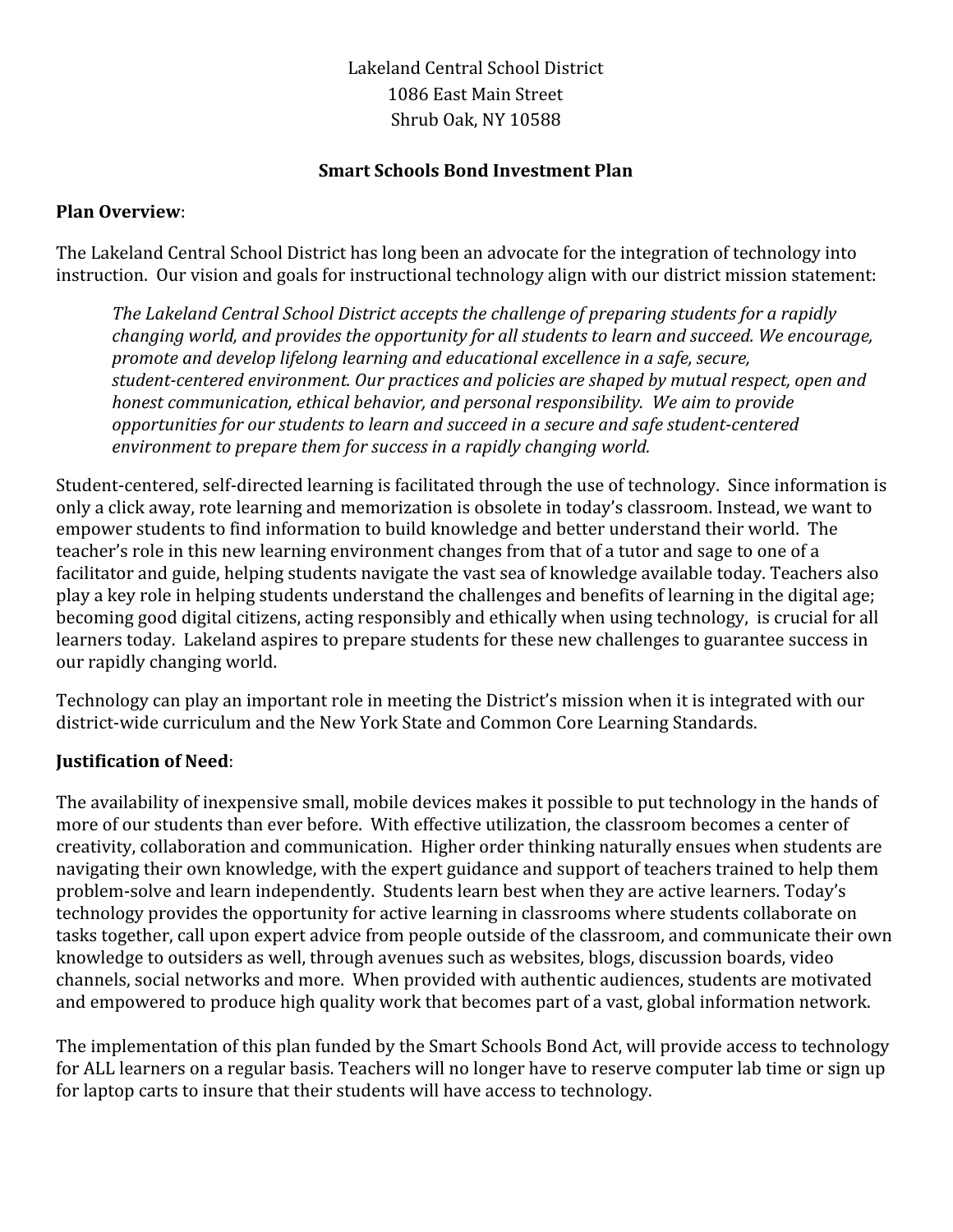# **Preconditions**:

As a precondition to any purchase of devices using a Smart Schools allocation, a district must increase the number of school buildings that meet or exceed the Federal Communications Commission minimum speed standard of 100 Mbps per 1,000 students.

The Lakeland Central School District's plan is in alignment with its NYSED approved Technology Plan Survey. NYSED approved the Technology Plan in October 2015.

### **Purchase Plan**:

The Lakeland School District intends to purchase enough devices over the next five years to ensure that every student has a device available to them to use to enhance the learning experience. In addition to mobile devices, Lakeland will make upgrades in key specialized areas, including Music, Art, and Physical Education. Finally, our current interactive whiteboard technology will be upgraded to make them more compatible with newer technologies.

Any tool is only effective when used appropriately. Professional development is a key component of this plan. Administrators and teachers will continue to evaluate new programs, ensuring that our students are using the most up-to-date technologies to be successful in the  $21^\mathrm{st}$  century.

| <b>Classroom Learning Technology</b> | Sub-Allocations |
|--------------------------------------|-----------------|
| Interactive Whiteboards              |                 |
| <b>Computer Servers</b>              |                 |
| <b>Desktop Computers</b>             | \$272,500       |
| <b>Laptop Computers</b>              | \$280,000       |
| <b>Tablet Computers</b>              | \$500,000       |
| <b>Chromebook Computers</b>          | \$1,981,465     |
| <b>Other Costs</b>                   | \$614,740       |
| Totals                               | \$3,648,705     |

#### **Allocation of Funds**:

### **Plan Goals**:

The following goals will help us attain our vision for the student-centered classroom:

- Increase the number of devices available to students to lower the ratio of device to student
- Provide a variety of software tools and online resources that are vetted by experts and are aligned with district and state learning outcomes and standards
- Provide systemic and continuous professional development for teachers to hone technology skills
- Provide professional development and curriculum planning time for teacher to redesign and redefine lessons
- Integrate digital citizenship and digital literacy into all technology professional development activities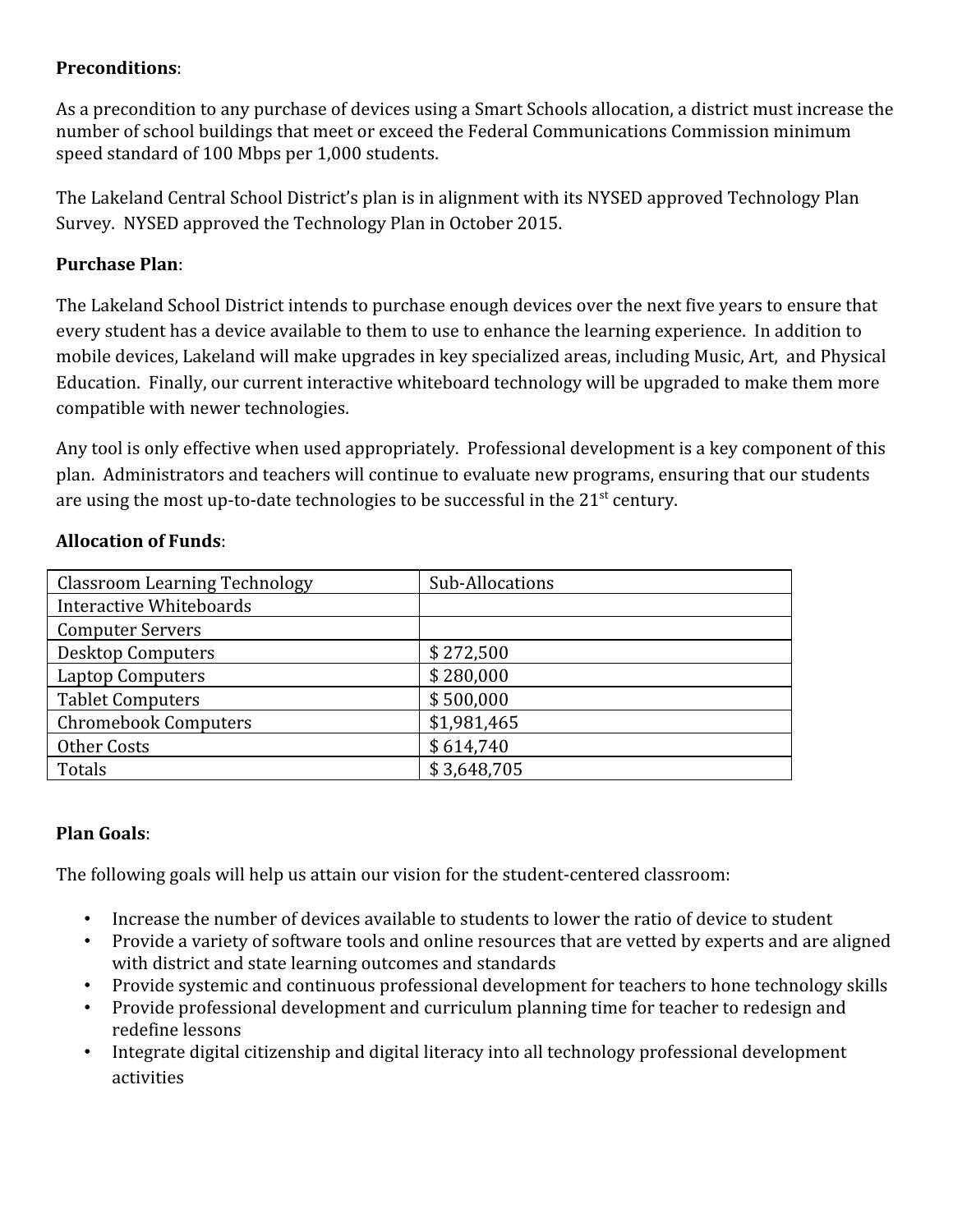## **Professional Development**:

The deployment of new hardware and software must coincide with a comprehensive professional development plan that meets the needs of all district employees: administrators, teachers, and support staff. The goal common to these groups is identical: the effective utilization of the relevant tools that empower individuals to be productive, efficient, and creative in their work.

Administrators set the example and provide vision for success in Lakeland. Proactive leaders who demonstrate the willingness to embrace and encourage innovation provide the momentum needed to move teachers forward with technology enriched learning environments. With this in mind, Lakeland provides ongoing professional development for administrators in areas relative to their role in the district. This professional development is provided in-house, by BOCES and by outside vendors. During the Administrative Retreat, time is dedicated to technology professional development and throughout the year, the administrators meet regularly; these meetings often include training in technology tools.

The support staff keeps our schools running smoothly and efficiently and provides accurate and timely communications to the outside world. Ongoing professional development for support staff includes training in productivity apps (Office) and in the specific software packages that our clerical staff uses every day (Finance Manager, Kronos, etc.) The training is offered as daytime classes, one-on-one support, and customized classes, based on need.

Our teachers are the key to transforming technology devices into useful teaching tools. The training provided to teachers helps them develop a vision that is built on the understanding that technology is a tool that can offer solutions to longstanding teaching and learning challenges. They are encouraged to "think with technology" in order to approach old problems in new ways. Our staff development program focuses on how to use technology tools, and how to implement learning environments that effectively leverage these tools in today's changing world.

Technology staff development is offered through in-service classes (face-to-face, blended, and online), through workshops on Superintendent's Conference Days and small group and individual meetings. We participate in the Model Schools program through the Lower Hudson Regional Information Center and send teachers to local conferences and workshops as needed. We plan to expand our professional development to webinars and online tutorials for more flexible and independent learning opportunities.

The professional development for the teaching staff includes, but is not limited to mastery of web-based programs, curriculum integration, best practices, and meeting the needs of all learners through technology.

During the spring of 2016 we will begin a "Google Ambassador" program through the Lower Hudson Regional Information Center's Model Schools Program. This program will involve 20 teachers (6 high school, 4 middle school and 10 elementary) who will receive targeted professional development in Google Apps and will become turnkey trainers during the next school year as we expand our program.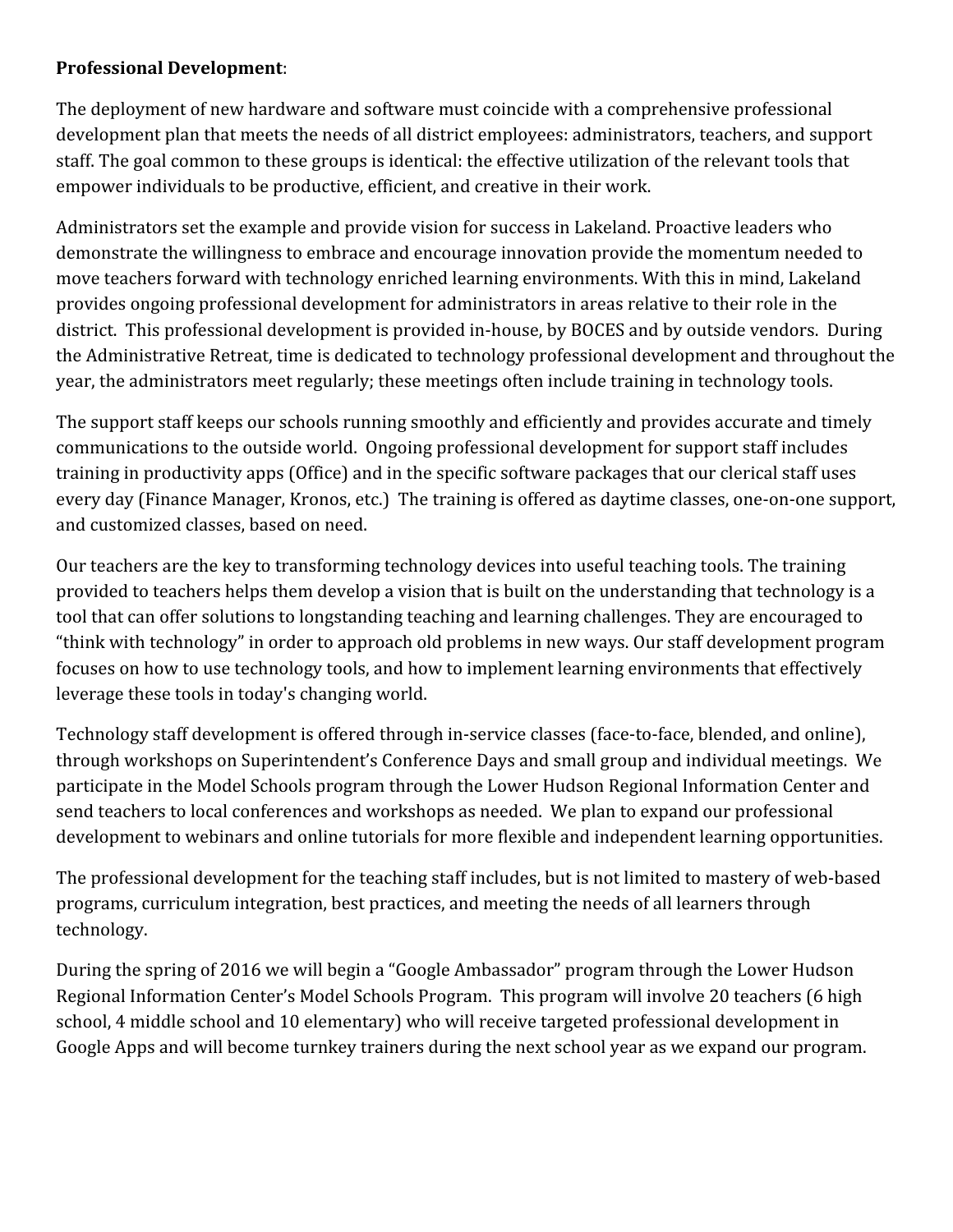# **Sustainability**:

Each year, Lakeland allocates a portion of its technology budget for the repair and the replacement of aging equipment. The equipment purchased through the Smart Schools Bond will be spread out over several years. As this equipment ages, it will be worked into the district's replacement schedule. Lakeland will continue to invest district funds towards technology and professional development as it has done so in the past. Lakeland will continue to use its partnership with the Lower Hudson Regional Information Center. Through our partnership, the district is able to take advantage of consortium pricing on technology, benefit from professional development opportunities, receive state aid where possible and enter into an "Installment Purchase Agreement" (IPA), if necessary.

# **Timeline**:

Once our Investment Plan is approved by the state, we will begin purchasing devices according to the District's purchasing policies. Our timeline for implementation is as follows. This plan is subject to change based on market costs at time of purchase and the introduction of newer technologies. All equipment purchased will be installed according to district standards and will be tagged and added to the district's inventory database.

### **Year 1**

- Devices for teachers and administrators
- Desktop and laptop computers for Special areas
- iPads/Carts for K & 1 iPads
- Shared Chomebooks for classrooms districtwide
- Carts to secure and recharge Chromebooks
- Projectors, mounting plates and HDMI cables
- Professional Development for teachers, administrators and computer facilitators in GAFE (Google Apps for Education) This training has already begun.
- Begin Google Ambassador Program, through Model Schools Core Plus program.
- Ongoing assessment and evaluation of technologies to support needs of Special Education department
- Evaluation of Learning Management System for adoption by district
- Ongoing evaluation of technology plan through technology survey administered in Spring 2016, meetings, observations and walkthroughs
- Reevaluate technology plan for 2016-17

# **Year 2**

- Introduction of Grade Level Chromebooks
- Carts to secure and recharge Chromebooks
- Projectors, mounting plates and HDMI cables
- Ongoing professional development for teachers, administrators, computer facilitators
- Google Camp for teachers during Summer of 2016
- Possible roll out of Learning Management System, if adopted